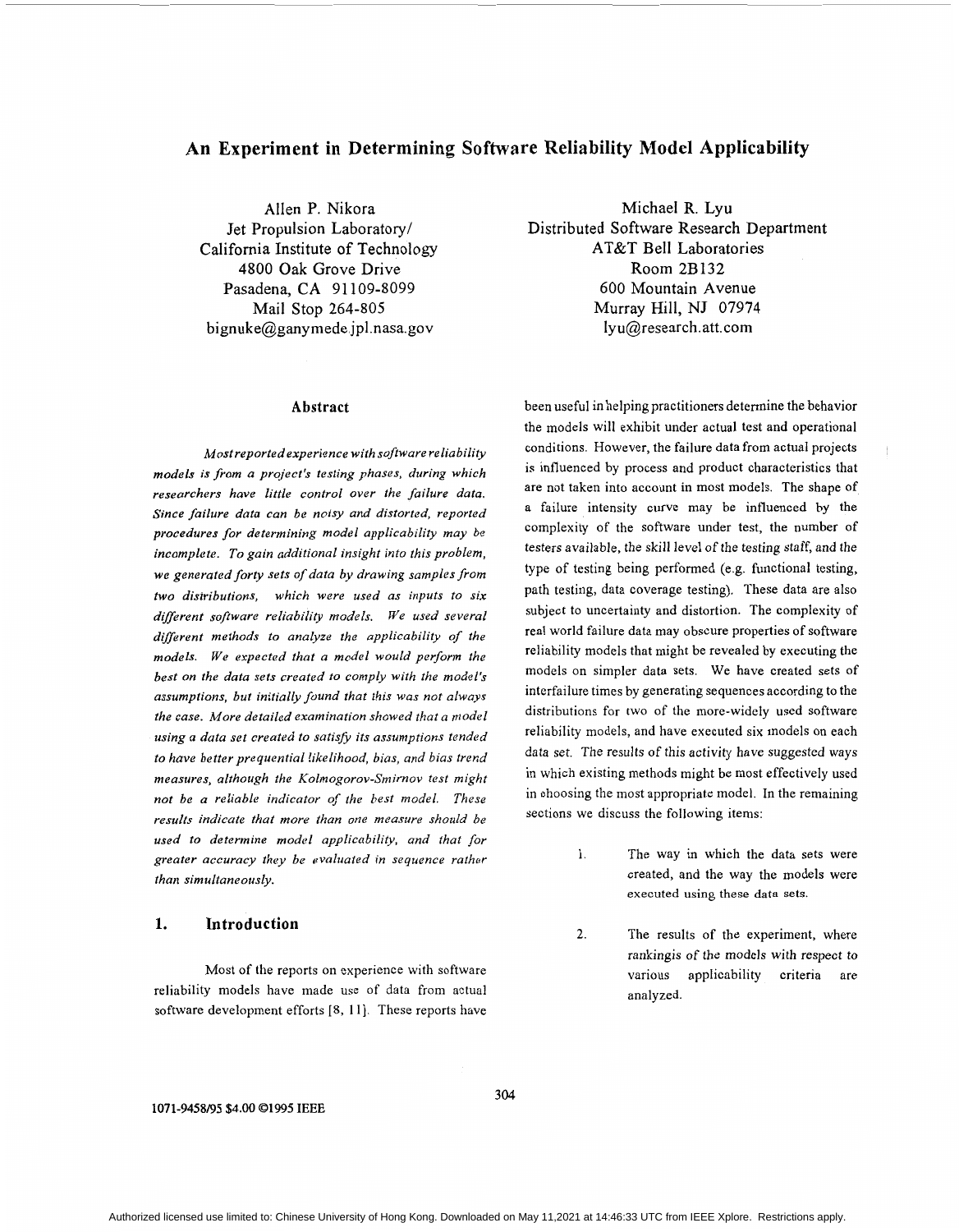Authorized licensed use limited to: Chinese University of Hong Kong. Downloaded on May 11,2021 at 14:46:33 UTC from IEEE Xplore. Restrictions apply.

3. **A** discussion of the results, and recommendations for further work.

## **2. Method**

In creating the data sets, we generated 40 sequences of interfailure times according to the method discussed in Section 12.3 of [ 131. The first 20 sequences were created by drawing random samples from an exponential distribution, while the remaining 20 were created to simulate sequences of interfailure times for a logarithmic Nonhomogeneous Poisson Process. To generate data simulating a logarithmic Nonhomogeneous Poisson Process, the following was 'done for each sequence:

- 1. Generate a sequence of random numbers, z<sub>i</sub>, uniformly distributed in the interval (0, I).
- 2. **For each z<sub>i</sub>, compute an exponential random** value  $u_i = -\ln(1 - z_i)$ . This represents the i'th failure interval for a stationary Poisson process with a rate of 1.
- 3. Set  $v_1 = \sum_{i=1}^{1} u_i$ . This represents the i'th failure

time for the Poisson process.

**4.** Convert the failure time for the stationary Poisson process to the failure time for the logarithmic Poisson process, wi:

$$
w_i = \mu^{-1}(v_i)
$$

where  $\mu$  is the mean value function for the logarithmic Poisson model:

 $\mu(\tau) = (1/\Theta)\ln(\lambda_0\Theta\tau + 1)$  $\lambda_0$  = initial failure intensity  $\Theta$  = failure intensity decay parameter  $\tau$  = total elapsed execution time

**5.** Convert the logarithmic Poisson failure times to failure intervals by taking the differences between successive values of  $w_i$ .

**A** similar process was used to generate the sequences simulating data from an exponential Nonhomogeneous Poisson Process.

Six of the better-known software reliability models were then run on the sequences using maximum likelihood parameter estimation. The six models and their hazard rates or mean value functions are given below. Detailed descriptions may be found in **[2],** [7], and [ 131.

- 1. **Geometric Model**  hazard rate z(t) for time "t" between the i-1'th and the i'th failure is  $z_0 \Theta^{i-1}$ , where  $z_0$  is the initial hazard rate, and  $\Theta$  is the decay constant.
- 2. **Jelinski-Moranda Model**  hazard rate is :

$$
z(t) = K(\frac{E_T}{T_T} - \varepsilon_c t)
$$

where  $z(\tau)$  represents the hazard rate at failure time  $\tau$ , K is the proportionality constant,  $E_{\tau}$  is the number of errors initially in the program, IT is the number of machine instructions in the program, and  $\varepsilon_c$  is the cumulative number of failures removed in the interval  $[0, \tau]$ .

**3. Littlemood-Verrall Model (quadratic form)**  the hazard rate for the quadratic form is:

$$
z(t_i) = \frac{\alpha}{t_i + \beta_0 + \beta_1 i^2}
$$

where  $\alpha$ ,  $\beta_0$ , and  $\beta_1$  are parameters of the model, i represents the failure number, and t<sub>i</sub> is the time between the i-l'th and i'th failures.

**4. Musa Basic Modcl** - the mean value function for this model is:

$$
\mu(t) = v_0(1 - \exp(-\frac{\lambda_0}{v_0}t))
$$

where  $\mu(t)$  represents the mean number of failures at time t,  $\lambda_0$  represents the initial failure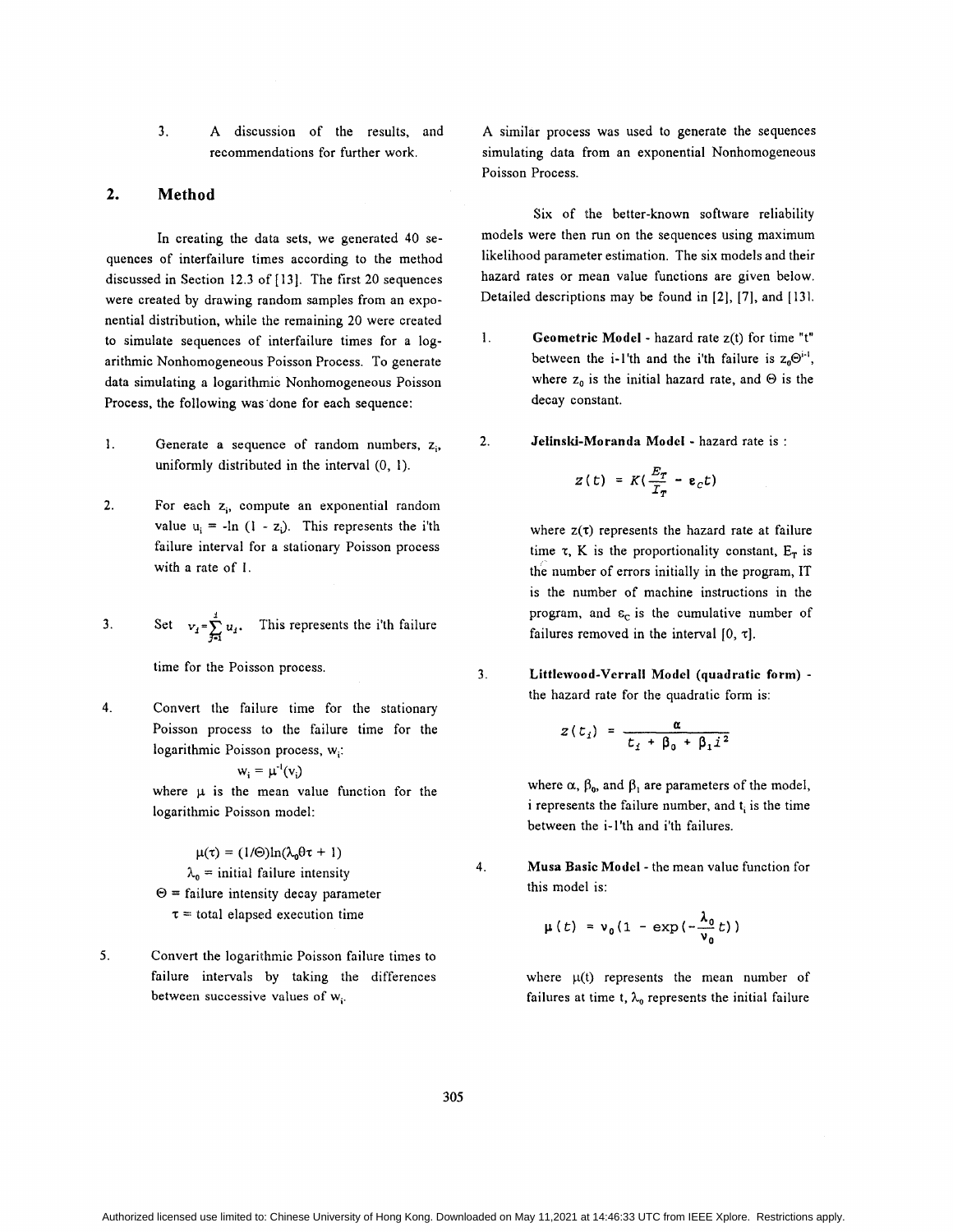intensity, and  $v_0$  represents the estimated total number of failures that would be observed over an unlimited amount of execution time.

- **5. Musa-Okumoto Model**  the mean value function is given at the start of this section.
- 6. **Nonhomogeneous Poisson Process (NHPP) Model** - the mean value function for this model is given by the following equation:

$$
\mu(t) = a(1 - \exp(-bt))
$$

where  $\mu(t)$  represents the mean number of failures at time t, a is the estimated total number of failures that would be observed over an unlimited amount of execution time, and b is the intensity decay parameter.

The tool CASRE [11] was used to run the models. CASRE is a software reliability modeling tool implemented in a Microsoft Windows environment. The core modeling capabilities of this tool are the libraries originally implemented for version 5 of the software reliability modeling tool SMERFS 161. The object code for these libraries was linked into the executable CASRE module. The command interface is a set of pull-down menus that rnake it easy to navigate through the functional areas of the tool. Input data and model results are displayed both as text and as high-resolution graphics that were designed to be easy for non-specialists to interpret. Model results can be written to a text file which can be brought into a spreadsheet, database, or statistical analysis package for further analysis.

An array of estimated Mean Times To Failure (MTTF) was then generated, using the parameter estimates obtained after processing the last observation in each sequence. The Kolmogorov-Smirnov goodness of fit test was used to determine the goodness of fit of the model results to the input data set. To evaluate model applicability, the prequential likelihood, model bias, and bias trend were computed [3]. **A** brief description of these three criteria is given below:

1. **Prequentisl Liltelihood** - although similar in form to the likelihood function used for maximum likelihood estimation, this function is not used to estimate model parameters. Rather, the parameter estimates and actual observed failure times are used in this function to compute a value that can be used to determine how much more likely it is that one model will produce accurate estimates than another model. This likelihood is given by the value of the ratio of the prequential likelihoods for the two models being compared.

- **2. Model Bias**  the estimated probability of failure for each failure interval is used to determine the extent to which a model introduces bias into its estimates. If a model is biased, it can be optimistically biased (estimates of MTTFs are higher than what is actually observed), or it can be pessimistically biased. The cumulative distribution function (cdf) for the estimated failure probabilities is compared to the cdf for iid random variables in the interval (0,l) using the Kolmogorov-Smimov *(KS)* test. The KS test statistic reveals the extent of model bias.
- 3. **Model Bias Trend**  this measure uses the estimated probability of failure for each failure interval to determine whether model bias changes over time. **A** model may be optimistically biased during the early stages of testing, while it may become pessimistically biased during the later stages. The analysis is similar to that for model bias, except that the estimated failure probabilities are transformed in a way that preserves temporal information.

**The** models **were then ranked with respect to all** four criteria. Model noise was not included in the criteria because, unlike the other criteria, it provides no absolute indicator of how well a model performs, nor does it necessarily measure how well one model performs compared with other models.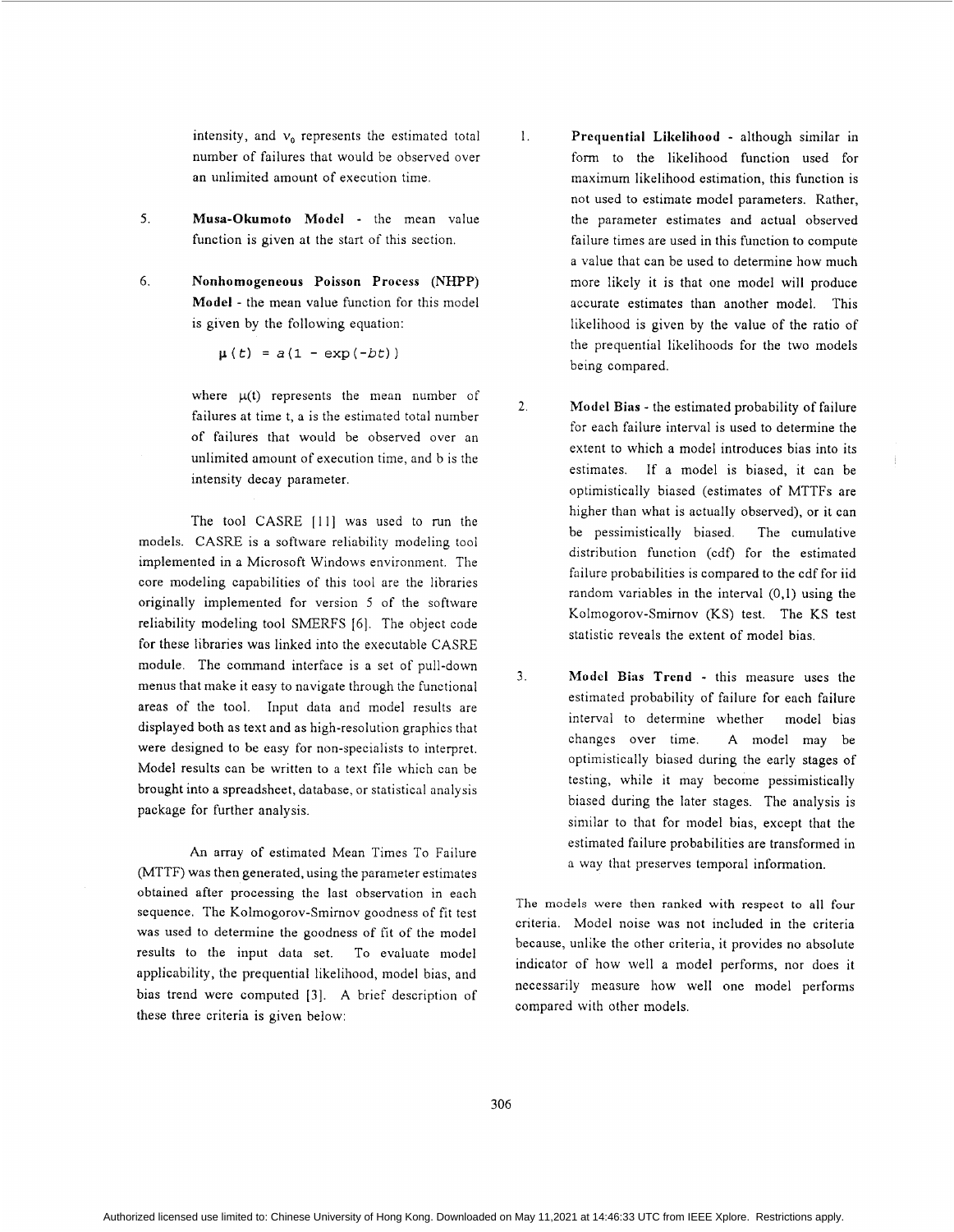## **3. Results**

The results of this experiment are summarized in Tables 1-8 below. The first two tables summarize the performance of all models across the input sequences. [Table 1](#page-4-0) summarizes the performance of all models across the 20 sequences drawn from an exponential distribution, while Table *2* summarizes the performance of all models across the 20 sequences drawn from the logarithmic Poisson distribution. [Tables](#page-4-0) **1** and *2* are interpreted as follows.

- I. Even-numbered columns rank the model across all inputs of a specific type with respect to prequential likelihood, model bias, model trend, and the Kolmogorov-Smimov goodness-of-fit test. For each criterion, the ranks for all input data sets of a given type are summed and entered into the column. Column *1* gives the sum of the overall ranks of each model. The overall rank is computed by equally weighting the individual ranks according to prequential likelihood, model bias, model bias trend, and goodness of fit (KS test).
- Odd-numbered columns after the first column give the standard deviation for the model rankings summed in the preceding column. For instance, column *2* gives the standard deviation of the overall ranking across all input data sets. 2.

Note that for the exponential data inputs, the NHPP model is ranked low compared to the Musa Basic and Jelinski-Moranda models. This is because the NHPP model was often unable to run to completion. At some point in the data set, the parameter estimates would not converge - this would prevent the computation of values for the KS test, prequential likelihood, model bias, and model bias trend. The model would be ranked **last** in this case. The same situation is seen for the model results using the simulated logarithmic NHPP data. In this case, the Jelinski-Moranda, the Musa Basic, and the NHPP models were frequently tied for last place because convergent parameter estimates could not be made.

This information is shown in [Figures 1](#page-5-0) and 2 below. These figures also show the mean ranks according to prequential likelihood, model bias, model bias trend, and goodness of fit.

Tables *3* and 4 summarize the ranking frequencies for each model for a particular input type. For each model that was run using the 20 sets of data drawn from an exponential distribution, Table **3** gives the number of times that model was assigned a particular rank. Table 4 is interpreted the same way, except that the input data to the models was the 20 sequences intended to be representative of a logarithmic Nonhomogeneous Poisson Process.

We found that traditional goodness-of-fit tests (in this case, the Kolmogorov-Smirnov test) do not seem to be the best way of identifying the most appropriate model. For instance, we would expect that the Jelinski-Moranda, the Musa Basic, of the NHPP model would perform best on the data sequences generated by drawing random samples from an exponential distribution. However, [Table](#page-7-0) [5](#page-7-0) below indicates that collectively, these models do not rank first according to this measure as often as the Geometric, the Littlewood-Verrall, and the Musa-Okumoto. We see the same phenomenon in the data sets created to simulate a logarithmic Nonhomogeneous Poisson process. In [Table 5](#page-7-0) below, note that the Littlewood-Verrall model ranks first **12** times, while the Musa-Okumoto model, which we would expect to perform the best, ranks first only three times. [Figures](#page-6-0) **3** and 4 show this information in the form of a **3-D** plot.

Looking at the other methods of ranking the models, we find that they provide results much closer to what we might expect. Specifically, the Jelinski-Moranda, Musa Basic, and NHPP models are favored when using the sequences drawn from an exponential distribution **as**  input, while the Musa-Okumoto model is favored when using data simulating a logarithmic Nonhomogeneous Poisson Process as input. This is shown in Tables *6-8* on the following pages.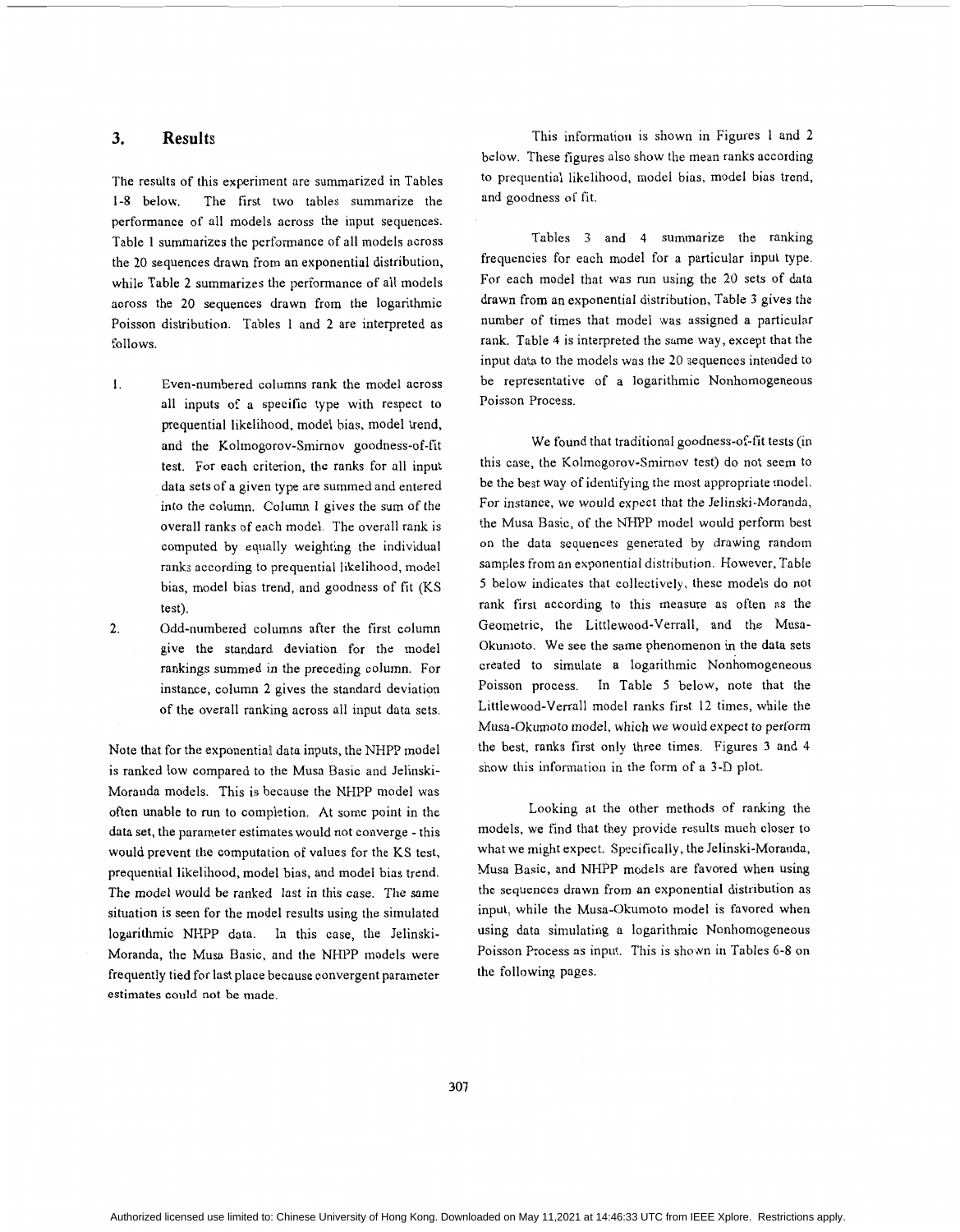<span id="page-4-0"></span>

| <b>Model Name</b>      | Sum of<br>Overall<br>Rank | <b>Std Dev</b> | Sum of<br>Pregnt'l<br>Likelihood<br>Rank | <b>Std Dev</b> | Sum of<br><b>Bias</b><br>Rank | <b>Std Dev</b> | Sum of<br>Bias<br>Trend<br>Rank | <b>Std Dev</b> | Sum of<br>KS<br>Rank | <b>Std Dev</b> |
|------------------------|---------------------------|----------------|------------------------------------------|----------------|-------------------------------|----------------|---------------------------------|----------------|----------------------|----------------|
| Geometric              | 74                        | 1.30182        | 79                                       | 1.23438        | 80                            | 1.29777        | 77                              | 1.22582        | 63                   | 1.84320        |
| Jelinski-<br>Moranda   | 55                        | 1.88833        | 47                                       | 1.84320        | 46                            | 1.65752        | 60                              | 1.48678        | 62                   | 1.65116        |
| Littlewood-<br>Verrall | 79                        | 1.63755        | 77                                       | 2.03328        | 80                            | 1.55597        | 98                              | 1.55259        | 72                   | 1.75919        |
| Musa Basic             | 40                        | 1.02598        | 46                                       | 1.12858        | 45                            | 0.85070        | 38                              | 1.41049        | 59                   | 1.50350        |
| Musa<br>Okumoto        | 73                        | 1.13671        | 79                                       | 0.88704        | 99                            | 1.31689        | 59                              | 0.94451        | 69                   | 1.39454        |
| <b>NHPP</b>            | 84                        | 2.14231        | 83                                       | 2.08440        | 77                            | 2.23077        | 81                              | 2.08945        | 99                   | 1.79106        |

Table 1 - Summary of model rankings - data drawn from an exponential distribution 'ummary of model rankings - data drawn from

| Model<br>Name          | Sum of<br>Overall<br>Rank | <b>Std Dev</b> | Sum of<br>Pregnt'l<br>Likelihood<br>Rank                                            | <b>Std Dev</b> | Sum of<br>Bias<br>Rank | <b>Std Dev</b> | Sum of<br><b>Bias</b><br>Trend<br>Rank | <b>Std Dev</b> | Sum of<br>KS<br>Rank | <b>Std Dev</b> |
|------------------------|---------------------------|----------------|-------------------------------------------------------------------------------------|----------------|------------------------|----------------|----------------------------------------|----------------|----------------------|----------------|
| Geometric              | 39                        | 0.88704        | 31                                                                                  | 0.60481        | 35                     | 0.44426        | 49                                     | 0.68633        | 45                   | 0.78640        |
| Jelinski-<br>Moranda   | 109                       | 0.99868        | 110                                                                                 | 0.88852        | 110                    | 0.88852        | 106                                    | 1.38031        | 105                  | 1.33278        |
| Littlewood-<br>Verrall | 54                        | 1.08094        | 62                                                                                  | 0.71818        | 63                     | 0.67082        | 42                                     | 1.44732        | 37                   | 1.34849        |
| Musa Basic             | 118                       | 0.44721        | 119                                                                                 | 0.22361        | 119                    | 0.22361        | 118                                    | 0.44721        | 119                  | 0.22361        |
| Musa<br>Okumoto        | 21                        | 0.22361        | 30                                                                                  | 0.51299        | 25                     | 0.44426        | 36                                     | 0.61559        | 44                   | 0.69585        |
| <b>NHPP</b>            | 118                       | 0.44721        | 118                                                                                 | 0.44721        | 118                    | 0.44721        | 119                                    | 0.22361        | 120                  | 0.00000        |
|                        |                           |                | Table 2 - Summary of model rankings - data representative of logarithmic NHPP model |                |                        |                |                                        |                |                      |                |

| Model Name         | <b>Times Ranked</b><br>First | <b>Times Ranked</b><br>Second | <b>Times Ranked</b><br>Third | <b>Times Ranked</b><br>Fourth | <b>Times Ranked</b><br>Fifth | <b>Times</b><br>Ranked Sixth |
|--------------------|------------------------------|-------------------------------|------------------------------|-------------------------------|------------------------------|------------------------------|
| Geometric          |                              |                               |                              |                               |                              |                              |
| Jelinski-Moranda   |                              |                               |                              |                               |                              |                              |
| Littlewood-Verrall |                              |                               |                              |                               |                              |                              |
| Musa Basic         |                              |                               |                              |                               |                              |                              |
| Musa Okumoto       |                              |                               |                              |                               |                              |                              |
| <b>NHPP</b>        |                              |                               |                              |                               |                              | 10                           |

Table 3 - Overall ranking frequency - exponential NHPP inputs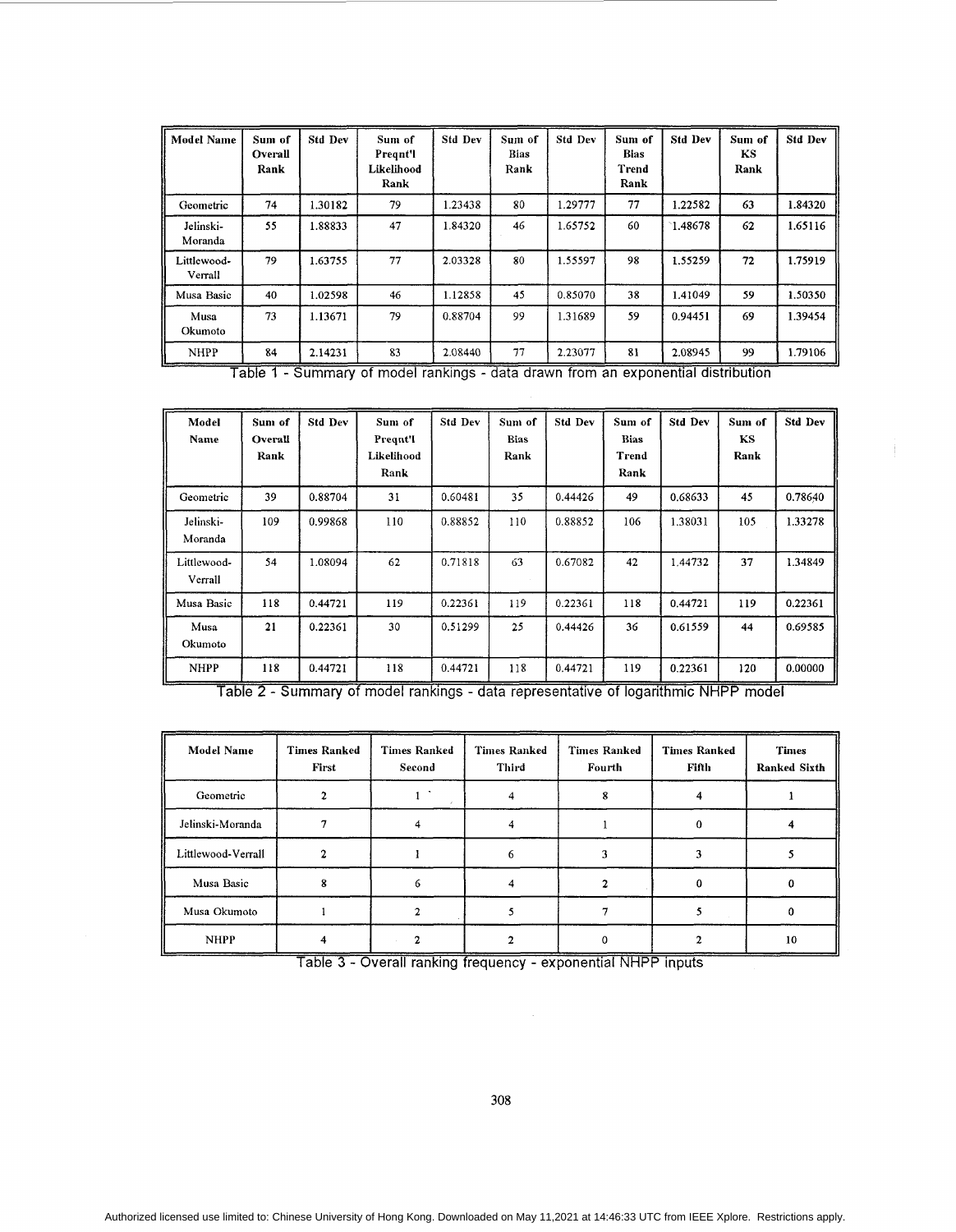<span id="page-5-0"></span>

**Figure 1** - **Sum of** Model Rankings - Exponential **NHPP** Inputs



**Figure 2** - **Sum of** Model Rankings - Logarithmic NHPP Inputs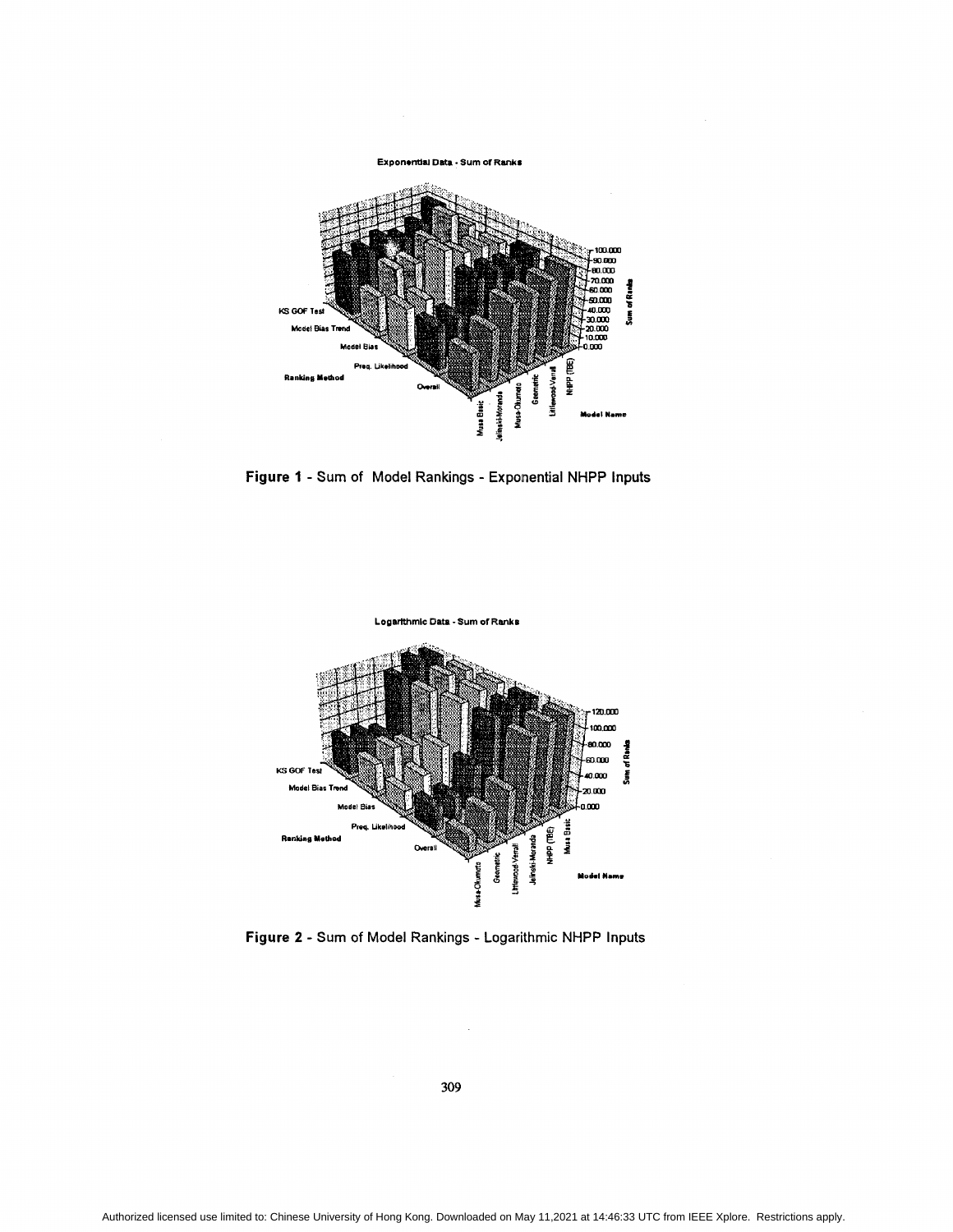#### **Exponential Data - KS Model Ranking**

<span id="page-6-0"></span>

**Figure 3** - **KS** Test Model Ranking - Exponential NHPP Inputs



**Figure 4** - **KS** Test Model Ranking - Logarithmic NHPP Inputs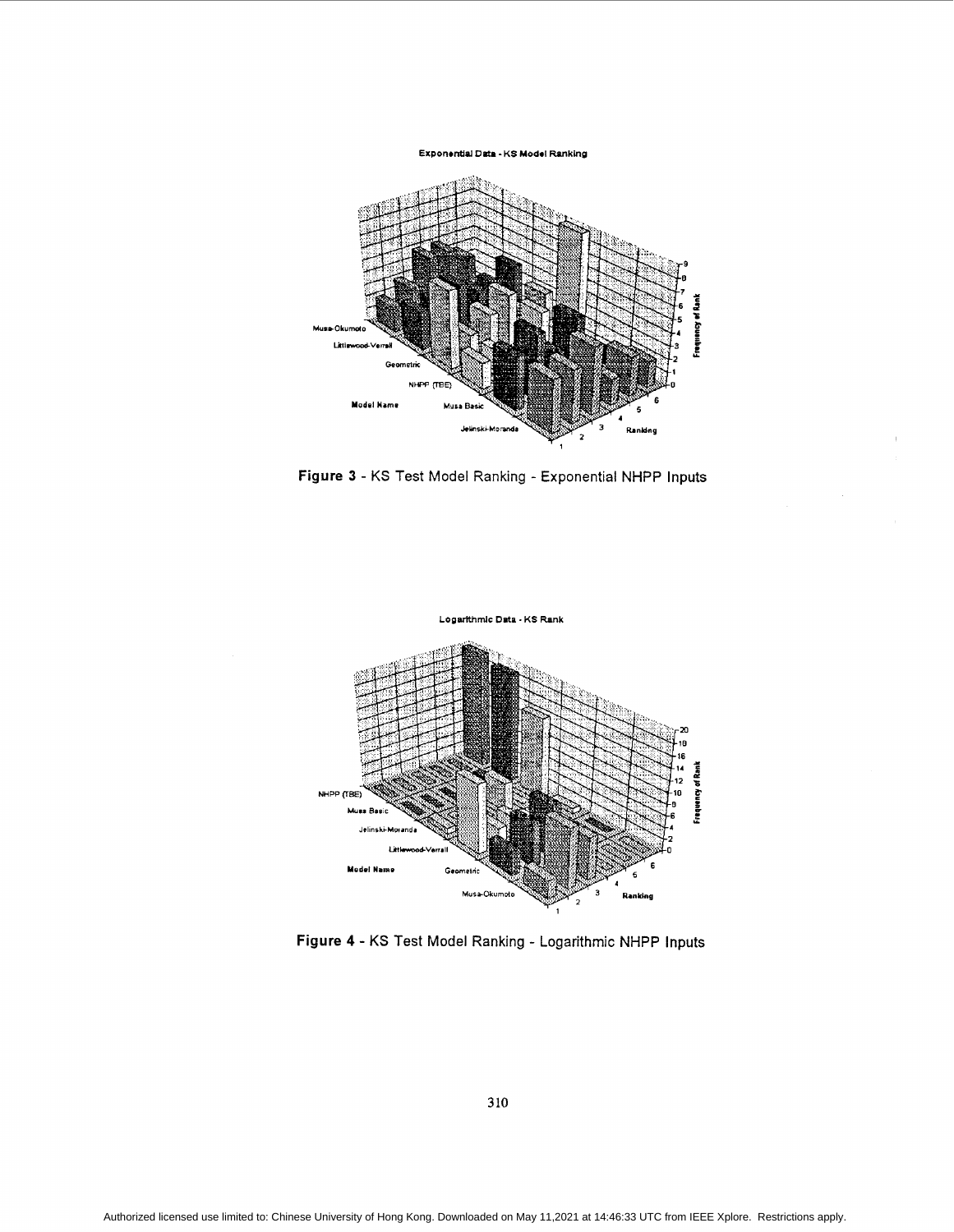<span id="page-7-0"></span>

| <b>Model Name</b>  | Times Rnk'd 1st |    | Times Rnk'd 2   Times Rnk'd 3rd   Times Rnk'd 4th   Times Rnk'd 5th   Times Rnk'd 6 |    |
|--------------------|-----------------|----|-------------------------------------------------------------------------------------|----|
| Geometric          |                 |    |                                                                                     |    |
| Jelinski-Moranda   |                 |    |                                                                                     |    |
| Littlewood-Verrall |                 | 10 |                                                                                     |    |
| Musa Basic         |                 |    |                                                                                     |    |
| Musa Okumoto       | 19              |    |                                                                                     |    |
| <b>NHPP</b>        |                 |    |                                                                                     | 19 |

Table 4 - Overall ranking frequency - data representative of logarithmic NHPP model

| <b>Model Name</b>  | Times Rnk'd 1st | Times Rnk'd 2 | Times Rnk'd 3rd   Times Rnk'd 4th   Times Rnk'd 5th |       |       | Times Rnk'd 6 |
|--------------------|-----------------|---------------|-----------------------------------------------------|-------|-------|---------------|
| Geometric          | (6, 4)          | (2,7)         | (3,9)                                               | (4,0) | (2,0) | (3,0)         |
| Jelinski-Moranda   | (4,1)           | (4,0)         | (5,0)                                               | (2,5) | (3,0) | (2, 14)       |
| Littlewood-Verrall | (3,12)          | (3,3)         | (4,3)                                               | (3,1) | (3,0) | (4,1)         |
| Musa Basic         | (4,0)           | (5,0)         | (3,0)                                               | (5,0) | (2,1) | (1,19)        |
| Musa Okumoto       | (2,3)           | (3,10)        | (5,7)                                               | (5,0) | (4,0) | (1,0)         |
| <b>NHPP</b>        | (2,0)           | (2,0)         | (1,0)                                               | (4,0) | (2,0) | (9,20)        |

Table 5 - **KS** Test ranking frequency - (exponential NHPP inputs, logarithmic NHPP inputs)

| <b>Model Name</b>                                                                                   | Times Rnk'd 1st | Times Rnk'd 2 |        |       | Times Rnk'd 3rd   Times Rnk'd 4th   Times Rnk'd 5th | Times Rnk'd 6 |  |  |  |
|-----------------------------------------------------------------------------------------------------|-----------------|---------------|--------|-------|-----------------------------------------------------|---------------|--|--|--|
| Geometric                                                                                           | (1,10)          | (3,9)         | (0,1)  | (8,0) | (8,0)                                               | (0,0)         |  |  |  |
| Jelinski-Moranda                                                                                    | (11,0)          | (1,1)         | (4,18) | (1,0) | (0,0)                                               | (3,1)         |  |  |  |
| Littlewood-Verrall                                                                                  | (4,0)           | (1,0)         | (6,0)  | (0,5) | (1,0)                                               | (8,15)        |  |  |  |
| Musa Basic                                                                                          | (4,0)           | (11,0)        | (1,0)  | (3,0) | (1,1)                                               | (0,19)        |  |  |  |
| Musa Okumoto                                                                                        | (0,10)          | (1,10)        | (5,0)  | (8,0) | (6,0)                                               | (0,0)         |  |  |  |
| <b>NHPP</b>                                                                                         | (3,0)           | (4,0)         | (0,0)  | (3,1) | (0,0)                                               | (10, 19)      |  |  |  |
| Table 6 - Prequential Likelihood ranking frequency - (expnt'l NHPP inputs, logarithmic NHPP inputs) |                 |               |        |       |                                                     |               |  |  |  |
| <b>Model Name</b>                                                                                   | Times Rnk'd 1st | Times Rnk'd 2 |        |       | Times Rnk'd 3rd   Times Rnk'd 4th   Times Rnk'd 5th | Times Rnk'd 6 |  |  |  |
|                                                                                                     |                 |               |        |       |                                                     |               |  |  |  |

| <b>Model Name</b>  | Times Rnk'd 1st | Times Rnk'd 2 |        |       | Times Rnk'd 3rd   Times Rnk'd 4th   Times Rnk'd 5th | Times Rnk'd 6 |
|--------------------|-----------------|---------------|--------|-------|-----------------------------------------------------|---------------|
| Geometric          | (2,5)           | (1,15)        | (1,0)  | (7,0) | (9,0)                                               | (0,0)         |
| Jelinski-Moranda   | (10,0)          | (2,0)         | (4,0)  | (2,5) | (0,0)                                               | (2,15)        |
| Littlewood-Verrall | (1,0)           | (1,0)         | (8,19) | (3,0) | (1,0)                                               | (6,1)         |
| Musa Basic         | (3,0)           | (11,0)        | (4,0)  | (2,0) | (0,1)                                               | (0,19)        |
| Musa Okumoto       | (1,15)          | (1,5)         | (1,0)  | (6,0) | (7,0)                                               | (4,0)         |
| <b>NHPP</b>        | (5,0)           | (3,0)         | (1,0)  | (1,1) | (1,0)                                               | (9,19)        |

Table 7 - Model Bias ranking frequency - (exponential NHPP inputs, logarithmic NHPP inputs)

| <b>Model Name</b>  | Times Rnk'd 1st | Times Rnk'd 2 |        |       | Times Rnk'd 3rd   Times Rnk'd 4th   Times Rnk'd 5th | - Times Rnk'd 6 |
|--------------------|-----------------|---------------|--------|-------|-----------------------------------------------------|-----------------|
| Geometric          | (1,2)           | (3,7)         | (1,11) | (8,0) | (7,0)                                               | (0,0)           |
| Jelinski-Moranda   | (2,1)           | (7,0)         | (6,1)  | (1,3) | (2,0)                                               | (2,15)          |
| Littlewood-Verrall | (2,11)          | (0,1)         | (1,5)  | (1,2) | (7,0)                                               | (9,1)           |
| Musa Basic         | (12,0)          | (3,0)         | (2,0)  | (2,1) | (0,0)                                               | (1,19)          |
| Musa Okumoto       | (2,6)           | (3,12)        | (9,2)  | (6,0) | (0,0)                                               | (0,0)           |
| <b>NHPP</b>        | (4,0)           | (2,0)         | (2,0)  | (2,0) | (1,1)                                               | (9,19)          |

Table **8** - Model Bias Trend ranking frequency - (exponential NHPP inputs, logarithmic NHPP inputs)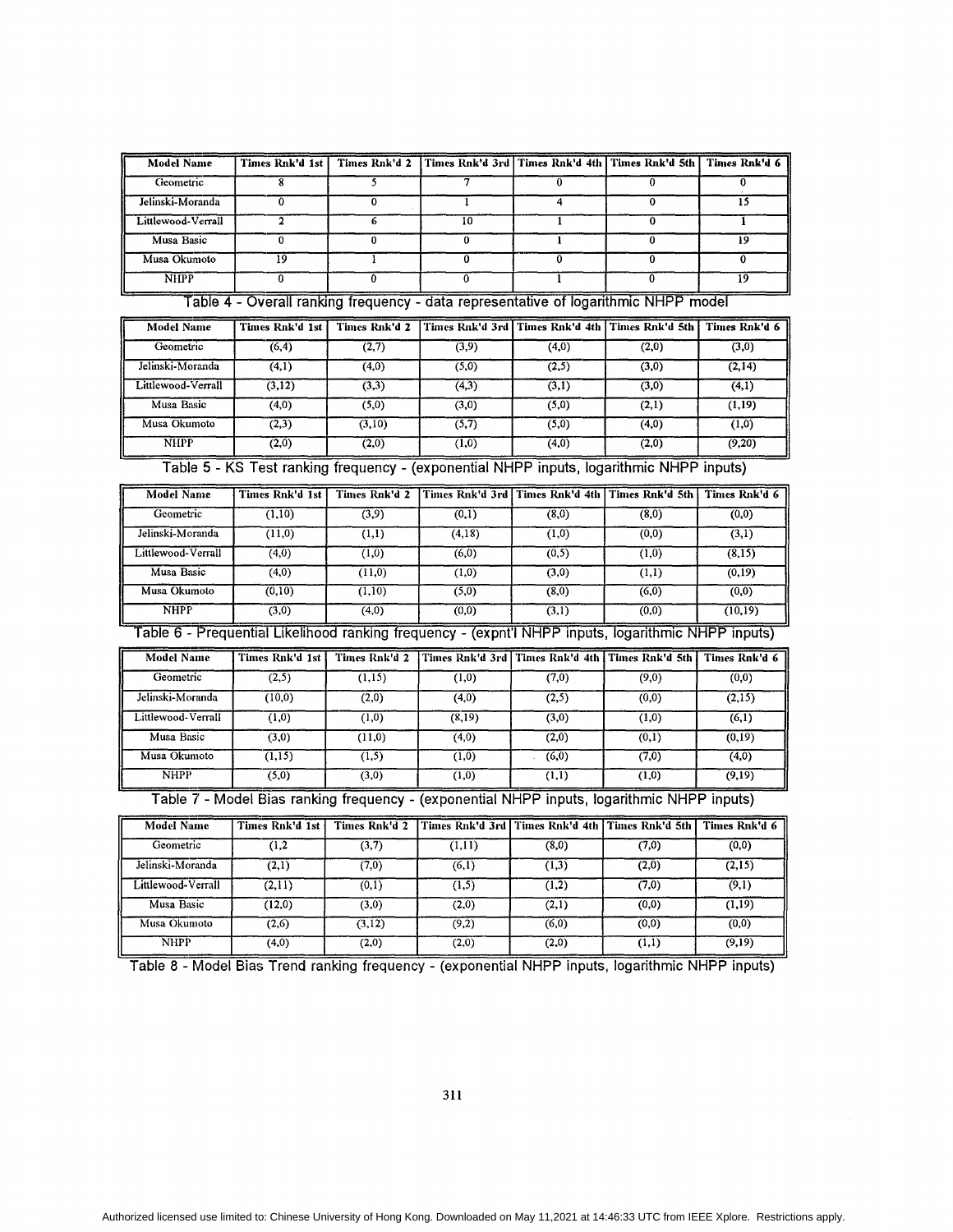## **4. Discussion**

Although the data sets used as inputs to the models were created to favor either the exponential or logarithmic NHPP models, in a few cases, other models were favored over the ones that were expected to be chosen. Along with earlier work in this area [3], this demonstrates that selection of the most appropriate model for a testing effort must continue after testing has started and model application has begun. Indiscriminate application of statistical methods can result in not choosing the most appropriate model on which to base reliability forecasts. Although a one-step ranking of the models with respect to prequential likelihood, bias, bias trend, and goodness of fit can provide a good idea of the most appropriate model in many cases, there may still be times for which a less appropriate model might be chosen. Part of the problem seems to be that the goodness-of-fit test is not sensitive enough to make fine distinctions among models. It is perhaps better suited to serve as a preliminary screening, rejecting models that do not fit to a pre-specified significance level. For those models that do fit the data to the specified level, successive application of the other three methods can provide a better idea of which model is more appropriate. We recommend following the steps below to choose the most appropriate model.

- 1. Apply a goodness of fit test to determine if the model results fit the input data to a specified significance level.
- If more than one set of results are a good fit: *2.* 
	- a. Choose the most appropriate model(s) based on the prequential likelihood.
	- In the event of a tie, use the model bias, then model bias trend to break the tie. b.
	- Use techniques, such as forming linear combinations of model results [9, 10, 111 or model recalibration **[4,** 5, 91, to increase prediction accuracy. Reports on the use of these methods indicate that they can be used to significantly increase the models' predictive accuracy. C.
- **3.** If only one model provides a good fit to the data, choose that model.
	- If **110** models provide a good fit to the data:
		- a. Choose the most appropriate model(s) based on the prequential likelihood.
		- b. Use the linear combination and recalibration techniques mentioned above to increase prediction accuracy.
		- Apply the goodness of fit test to the adjusted model results to identify those that are a good fit to the data. C.

## *5.* **Conclusion**

**4.** 

The selection of the most appropriate software reliability model is a process that continues throughout the testing phase. Even if the characteristics of the testing process are well-known for a particular development effort, this is no guarantee that the model whose assumptions appear to best match these characteristics will be the most appropriate model. A staged application of the applicability criteria previously discussed appears to be the best way of selecting the most appropriate model. Reliance on a single measure to choose the most appropriate model can lead to making an incorrect choice. **A** weighted ranking scheme involving several criteria can reduce the chances of making an incorrect selection, but the risk of choosing an inappropriate model can still be greater than using the multiple opportunities of a staged ranking process to eliminate less appropriate choices.

We intend to investigate and evaluate model recalibration and linear combination techniques using various distributions of interfailure times. We are also planning to examine the behavior of the models with respect to other interfailure time distributions that might be encountered. Further work on identifying the most appropriate model for a development effort is needed. Although prequential likelihood and model bias computation have proven to be useful methods, other approaches, such as the Akaike information criterion [ 11, should be studied further.